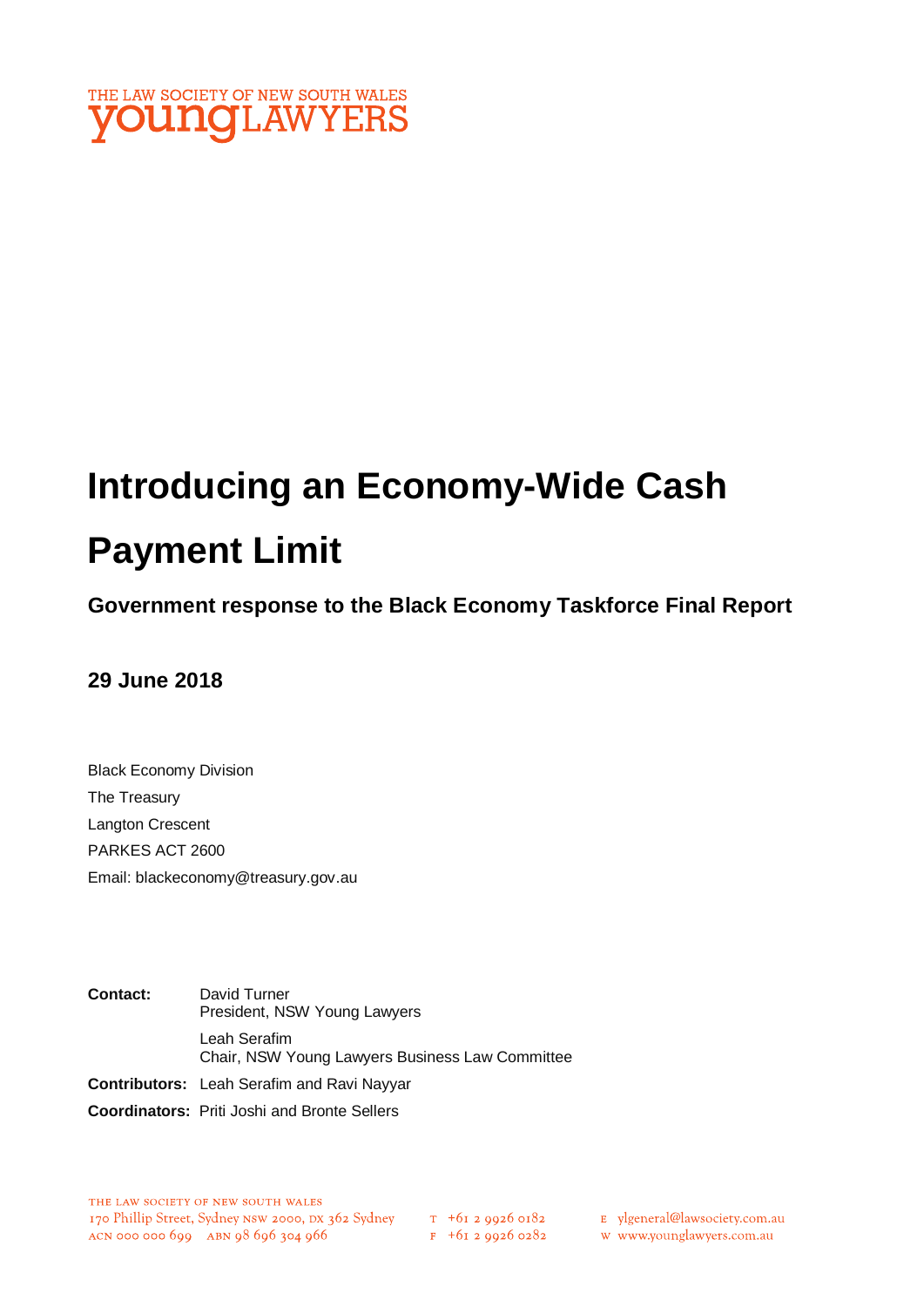The NSW Young Lawyers Business Law Committee makes the following submission in response to the 2018-19 Budget announcement regarding the introduction of an economy-wide cash payment limit of \$10,000.

## **NSW Young Lawyers**

NSW Young Lawyers is a division of The Law Society of New South Wales. NSW Young Lawyers supports practitioners in their professional and career development in numerous ways, including by encouraging active participation in its 15 separate committees, each dedicated to particular areas of practice. Membership is automatic for all NSW lawyers (solicitors and barristers) under 36 years and/or in their first five years of practice, as well as law students. NSW Young Lawyers currently has over 15,000 members.

The New South Wales Young Lawyers Business Law Committee (**Committee**) is a forum of like-minded individuals who have joined together to improve their own knowledge of business law and foster increased understanding of this area in the profession. The Committee reviews and comments on legal developments across corporate and commercial law, banking and finance, superannuation, taxation, insolvency, competition and trade practices.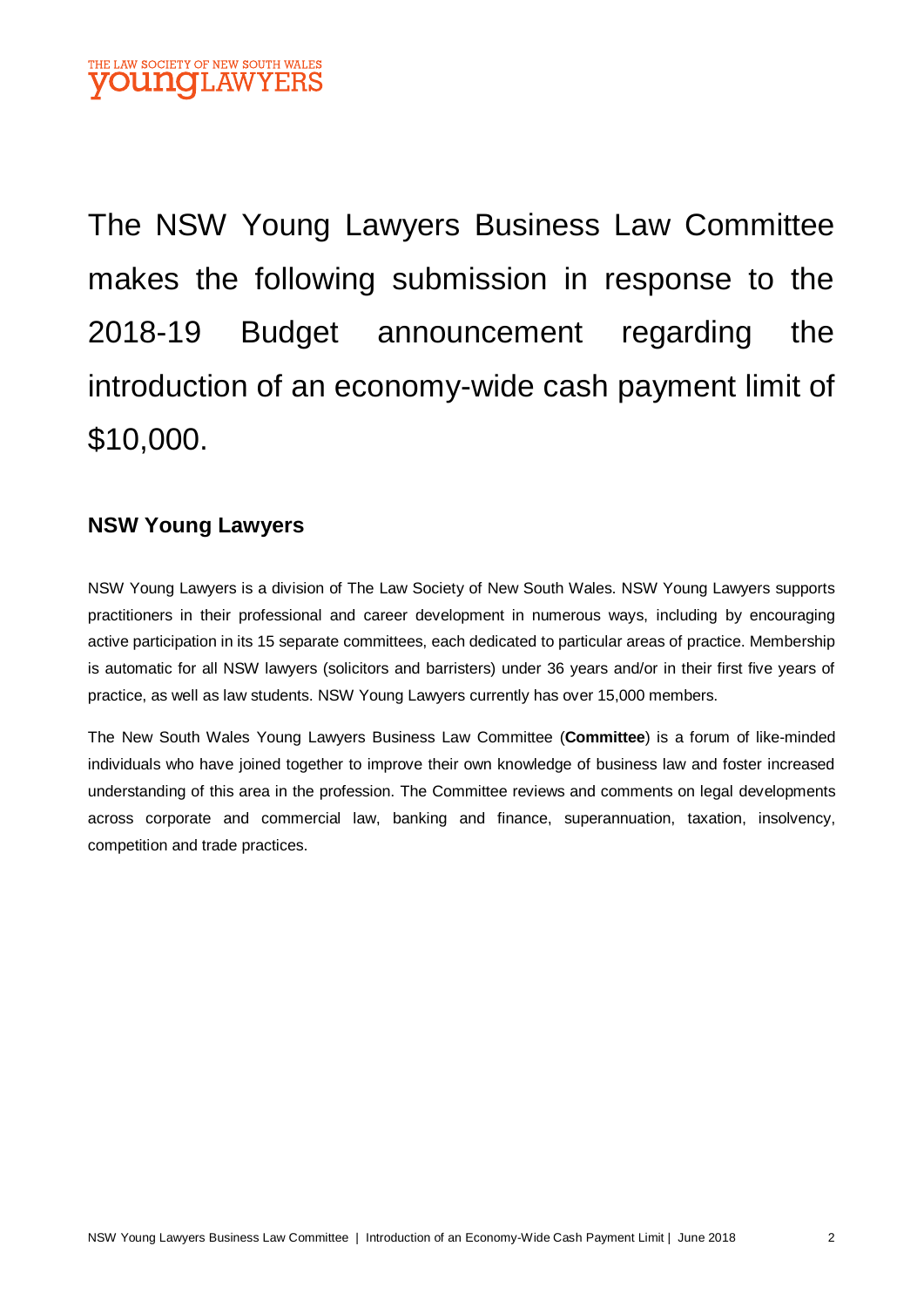

## **Summary of Recommendations**

This paper is intended to provide broad comments on the Committee's views of the economy-wide cash payment limit policy and is not intended to address with specificity the Consultation Paper released by Treasury on 23 May 2018 titled 'Introducing an Economy-Wide Cash Payment Limit - Government response to the Black Economy Taskforce's Final Report (**the Final Report**).<sup>1</sup>

In summary, the Committee submits that:

- 1. The policy intent to combat the black economy, money laundering and terrorism financing is of paramount importance to the community in light of the significant economic and social costs of these phenomena.
- 2. However, while commendable in principle, the Committee is of the view that the measure proposed will not meaningfully address these issues in a practical sense. The Committee does not support the measure.
- 3. The Committee considers the measure is unlikely to be properly enforced and increases the regulatory compliance costs for legitimate businesses, particularly smaller businesses. The Committee does not consider that those individuals and businesses undertaking illegal activities will be deterred by the measure and will continue to participate in the black economy.
- 4. The Committee considers that the funds allocated to the measure should be reallocated to bolster existing powers and resourcing of regulatory and law enforcement and agencies. This will strengthen the capacity and efficacy of the taxation and anti-money laundering and counter-terrorism financing (**AMLCTF**) regimes, and will deliver greater value to the community than the implementation of the recommended cash-payment limit.
- 5. In the event the measure is adopted the Committee:

 $\overline{a}$ 

- a. recommends that the Government should delay its introduction until after the conclusion of the research covered by recommendation 3.6 of the Black Economy Taskforce's Final Report.
- b. recommends that the Government should extend its exception of financial institutions from the cash-payment limit to include all entities that are reporting entities under section 5 of the *Anti-Money Laundering and Counter-Terrorism Financing Act 2006* (Cth) (*AMLCTF Act*).

<sup>1</sup> Black Economy Taskforce, 'Black Economy Taskforce: Final Report' (Report, Treasury, Commonwealth of Australia, October 2017) 53.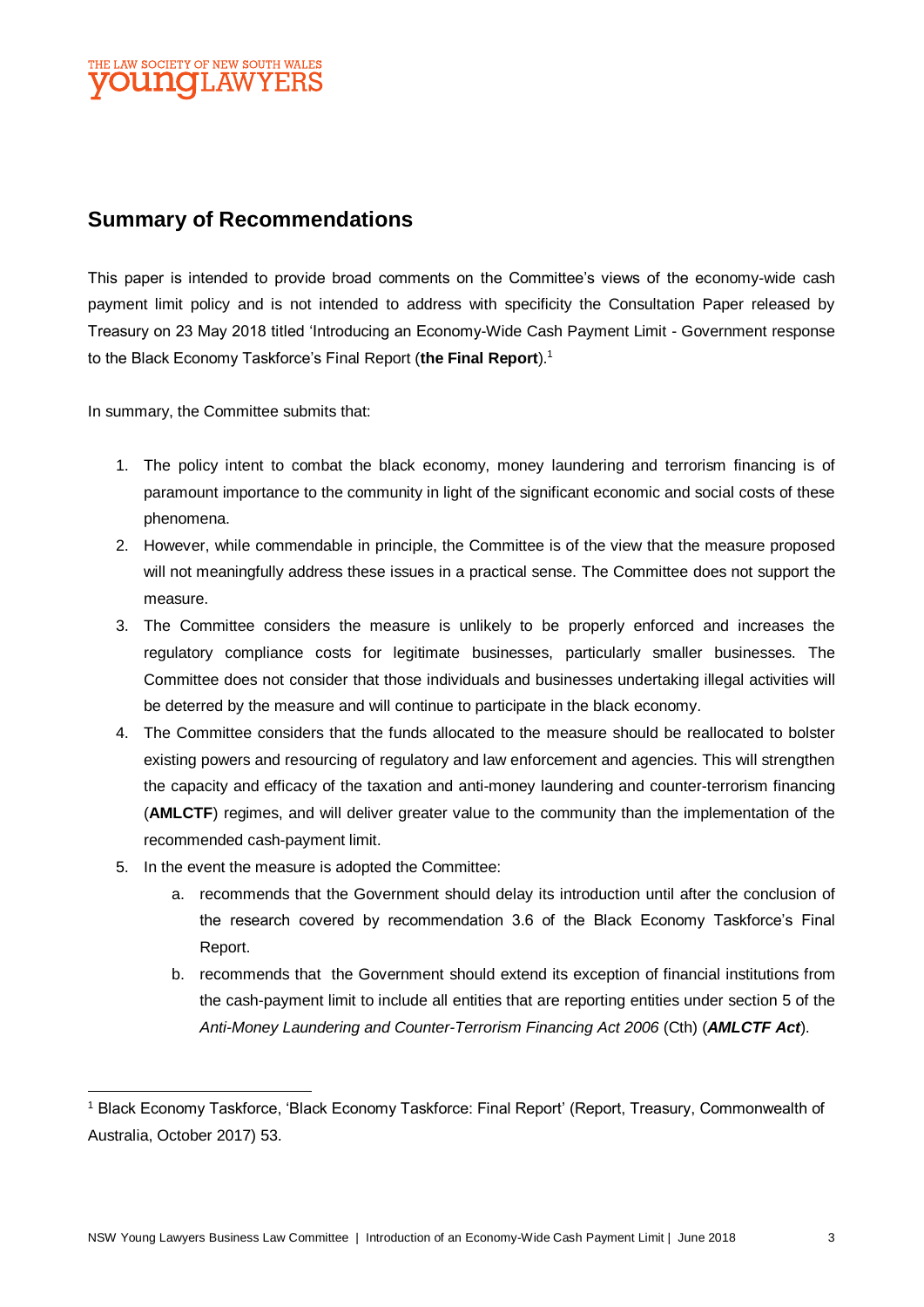

c. does not support introducing different monetary threshold limits applicable to residents and foreign residents (or 'foreign tourists').

## **Introduction**

The Government announced the introduction of an economy-wide cash payment limit of \$10,000 as part of the 2018-19 Budget, applicable to all payments made to businesses for goods and services from 1 July 2019. Transactions in excess of this amount would need to be made using the electronic payment system or by cheque.

The proposed measure follows Recommendation 3.1 of the Final Report<sup>2</sup> that significant risks (such as financial crime risks) to legitimate commercial behaviour can result from large, undocumented cash payments being made for cars, yachts and other luxury goods, agricultural crops, houses, building renovations and commodities. The measure seeks to target high value cash payments, particularly to target persons who breach their taxation obligations or engage in criminal activity such as money laundering<sup>3</sup> and terrorism financing.<sup>4</sup>

As the Final Report outlined, the recommended cash payment limit is designed to complement Australia's AMLCTF regime.<sup>5</sup> This is because, for instance, the *AMLCTF Act* requires reporting entities – entities that provide 'designated services' specified by section 6 of the *AMLCTF Act* (such as financial and gambling services) $6 -$  to report all cash transactions worth at least \$10,000 to the Australian AMLCTF regulator and Financial Intelligence Unit, the Australian Transaction Reports and Analysis Centre (**AUSTRAC**).<sup>7</sup>

- <sup>5</sup> This comprises Division 400 of the Schedule to the *Criminal Code Act 1995* (Cth); *AMLCTF Act*; *Anti-*
- *Money Laundering and Counter-Terrorism Financing Rules Instrument 2007 (No. 1)* (Cth); *Financial*
- *Transaction Reports Act 1988* (Cth); and *Financial Transaction Reports Regulations 1990* (Cth).

 $\overline{a}$ <sup>2</sup> Black Economy Taskforce, 'Black Economy Taskforce: Final Report' (Report, Treasury, Commonwealth of Australia, October 2017) 53.

<sup>3</sup> Schedule to the *Criminal Code Act 1995* (Cth), division 400.

<sup>4</sup> Schedule to the *Criminal Code Act 1995* (Cth), division 400.

<sup>6</sup> *AMLCTF Act* s 5 (definition of 'reporting entity').

<sup>7</sup> *AMLCTF Act* ss 5 (definition of 'threshold transaction') 43.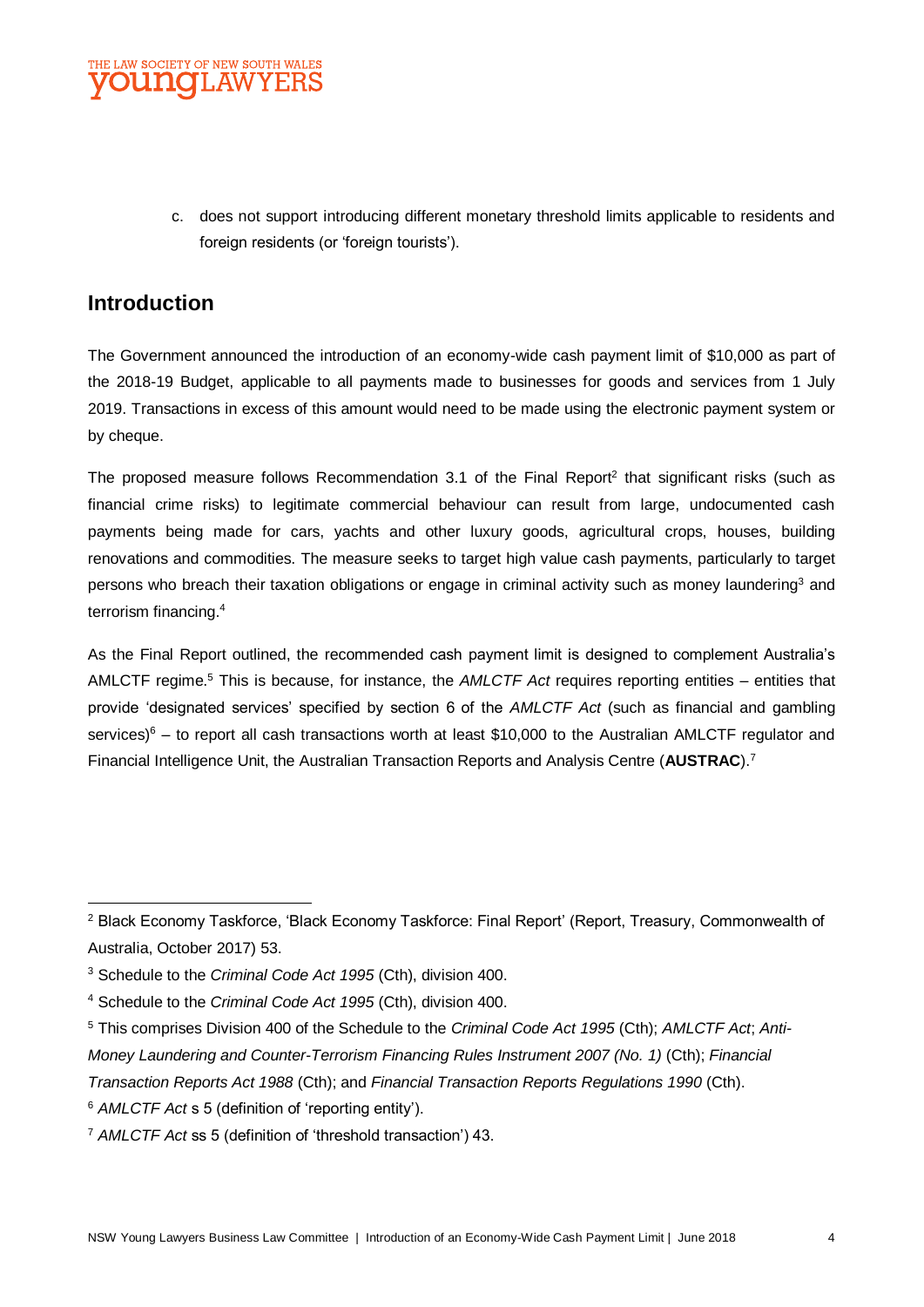

It is proposed that the system of penalties for the breach of the measure will apply to both parties to the contravening transaction in order to broaden the reach of the regime and help its efficacy.<sup>8</sup>

Other jurisdictions, particularlyin the European Union, such as France, Spain, Italy, Portugal and Israel,<sup>9</sup> have adopted various cash payment limits to combat the black economy and associated activities like money laundering and terrorism financing.

Unless otherwise indicated, all references to '\$' are to Australian Dollars.

## **Policy behind the measure**

 $\overline{a}$ 

The Committee agrees with the proposition that the black economy, particularly cash transactions, are characterised by anonymity and an arguable lack of accountability for breach of taxation laws. As a consequence, black economy operators enjoy an unfair competitive advantage over legitimate operators; because they do not bear the cost of complying with tax obligations, black economy operators can undercut their compliant competitors.<sup>10</sup> If black economy operators are not adequately penalised by regulators or targeted by law enforcement, this can engender a sense of unfairness among compliant operators. In turn, these perceptions of unfairness may mix with the perception that there is little regulatory risk to noncompliance, contributing to the normalisation of black economy activity.<sup>11</sup>

Care must also be taken to ensure that enforcement activity is not pursued counterproductively. For example, excessively aggressive enforcement and/or overly complex AMLCTF regulations can be counterproductive in attempting to regulate underground remittance networks, driving legitimate remittance

<sup>&</sup>lt;sup>8</sup> The Treasury, Australian Government, 'Introducing an Economy-Wide Cash Payment Limit Government response to the Black Economy: Taskforce Final Report' (Consultation Paper, The Treasury, Australian Government, 23 May 2018) 8.

<sup>9</sup> Peter Sands et al, 'Limiting the Use of Cash for Big Purchases: Assessing the Case for Uniform Cash Thresholds' (Occasional Paper, Royal United Services Institute, September 2017) 139.

<sup>10</sup> The Treasury, Australian Government, 'Introducing an Economy-Wide Cash Payment Limit Government response to the Black Economy: Taskforce Final Report' (Consultation Paper, The Treasury, Australian Government, 23 May 2018) 53.

<sup>11</sup> The Treasury, Australian Government, 'Introducing an Economy-Wide Cash Payment Limit Government response to the Black Economy: Taskforce Final Report' (Consultation Paper, The Treasury, Australian Government, 23 May 2018) 17-18.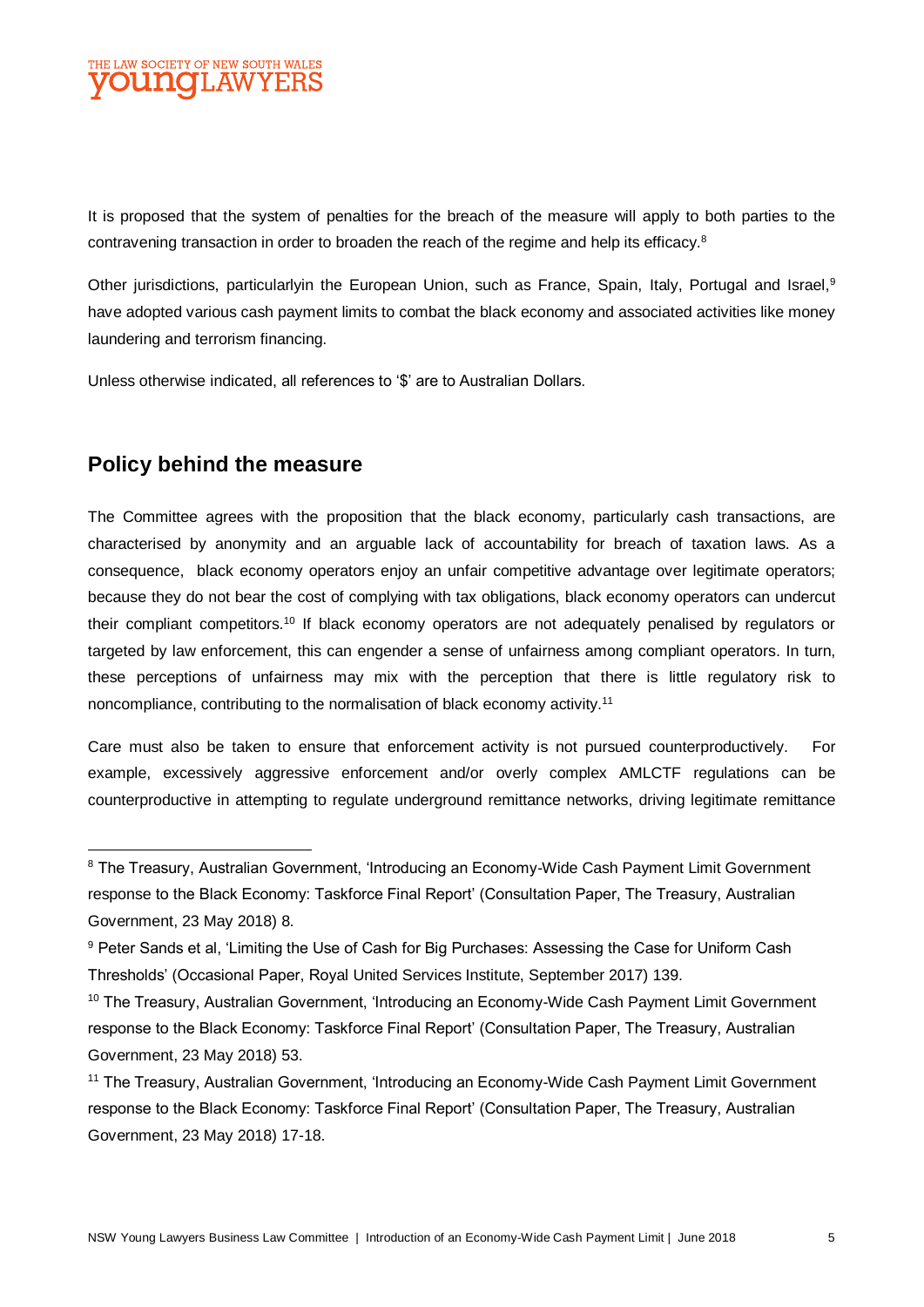

agents 'underground' and costing regulators the existing visibility of these actors' activities.<sup>12</sup> One reason these operators are driven underground is the excessive compliance costs plaguing them as a result of such regulatory styles, making their participation in the *regulated* remittance ecosystem unviable.

Participants in the black economy perpetuate a cycle of disregard for tax compliance and for the important role tax collection plays in funding vital social services.

Furthermore, the cash payment limit has been recommended in a context where the global amount of illicit funds available to be laundered was estimated to be 2.7% of global GDP in 2009. The need for the international community itself to improve its efforts in fighting the black economy is laid bare in the fact that, as estimated in 2011, less than 1% of this money is seized and frozen.<sup>13</sup>

 $\overline{a}$ <sup>12</sup> International Monetary Fund, *Regulation Frameworks for Hawala and Other Remittance Systems* (International Monetary Fund, 2005) 3; Rob McCusker, 'Underground Banking: Legitimate Remittance Network or Money Laundering System?' (Trends & issues in crime and criminal justice paper No 300, Australian Institute of Criminology, Australian Government, July 2005) 2; Supriya Singh, 'Bankers are about to Ensure Money Transfers Go Underground', *The Conversation* (online) 21 November 2014 <http://theconversation.com/bankers-are-about-to-ensure-money-transfers-go-underground-34487>. <sup>13</sup> United Nations Office on Drugs and Crime, United Nations, 'Estimating Illicit Financial Flows Resulting from Drug Trafficking and Other Transnational Organized Crimes' (Research Report, United Nations Office on Drugs and Crime, United Nations, October 2011) 5.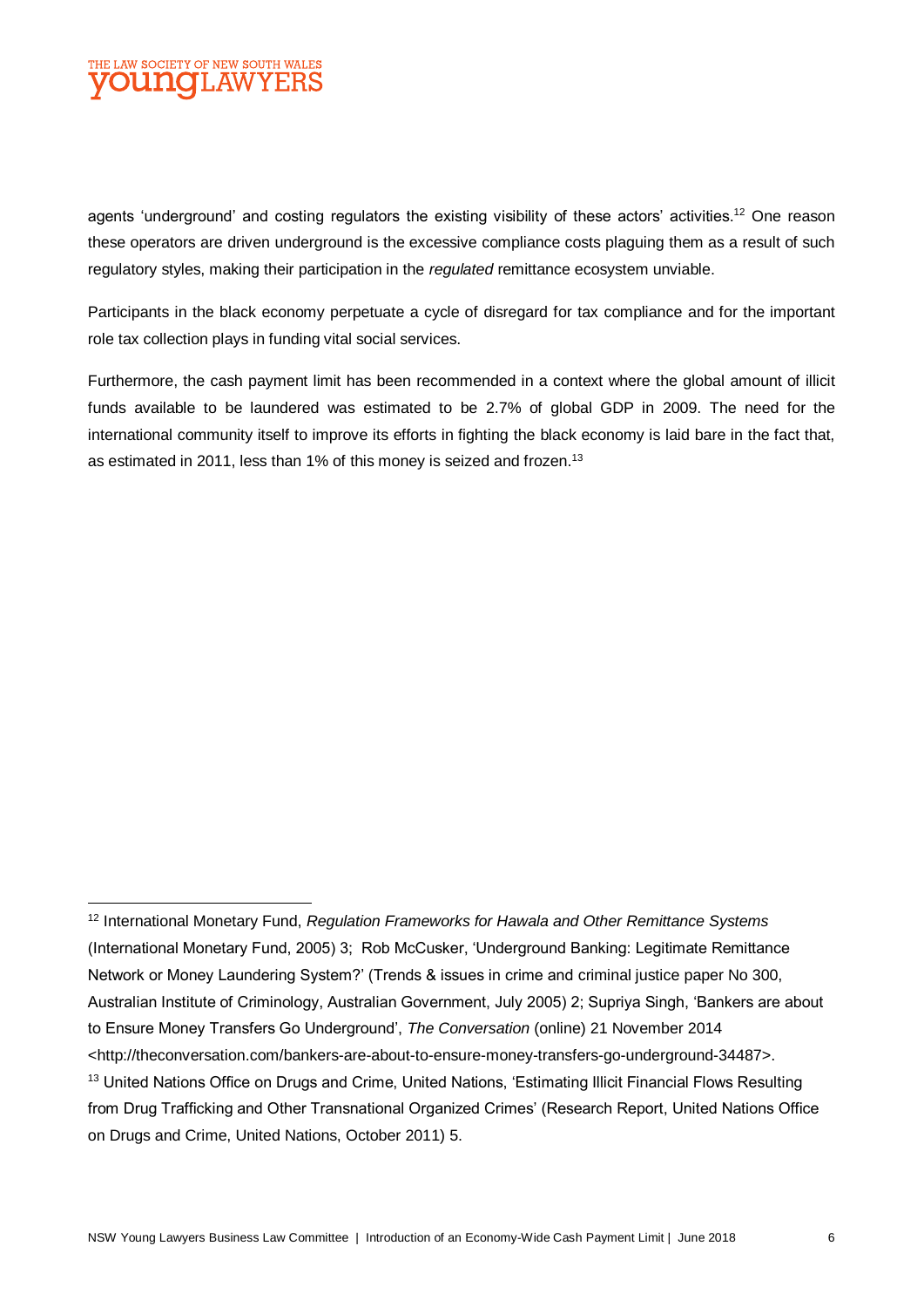

## **Concerns about the proposed measure**

The Committee, however, has two significant concerns about the efficacy of the proposed measure:

- 1. whether it can be properly enforced; and
- 2. whether the existing capabilities of regulators and law enforcement agencies deployed in addressing the black economy are adequately resourced.

#### *Practical implementation issues*

 $\overline{a}$ 

The Committee submits that an economy-wide cash payment limit of \$10,000 imposed on all payments made to businesses (bar the designated services institutions exemption outlined in the introduction to this submission) will not be effective in preventing or deterring individuals and businesses from participating in the black economy. From a practical perspective, regulatory bodies are not best placed to monitor the acceptance by businesses of *cash* for high-value transactions and whether transactions and incomes are appropriately disclosed in accordance with AMLCTF and taxation obligations. This practicality stems from, as EUROPOL highlights, the inherent nature of cash as 'so widely accepted, anonymous and virtually impossible to track'.<sup>14</sup> This is linked with how cash transfers are, essentially, peer-to-peer and untraceable in light of the inherent nature of cash as a bearer instrument, freely exchanged between parties to a transaction without centralised oversight, bar traditional law enforcement approaches that are arguably imperfect, as per the comments of EUROPOL Furthermore, peer-to-peer cash transfers lack an audit trail for investigators to use as leads to track suspect transactions in questions. The global AMLCTF standard-setter,<sup>15</sup> the Financial Action Task Force also highlighted criminal economies to thus be fuelled in large part by significant amounts of cash.<sup>16</sup> The views of these prominent international organisations highlight the fact that the intention of the measure to counter the use of cash for activities like tax evasion, money laundering and terrorism financing is unlikely to be realised. This renders the measure largely futile and unnecessary.

<sup>&</sup>lt;sup>14</sup> EUROPOL, 'Why is Cash Still King? A Strategic Report on the Use of Cash by Criminal Groups as a Facilitator for Money Laundering' (Report, EUROPOL, 2015).

<sup>15</sup> Peter Sands et al, above n 9 'Limiting the Use of Cash for Big Purchases: Assessing the Case for Uniform Cash Thresholds' (Occasional Paper, Royal United Services Institute, September 2017), 5.

<sup>&</sup>lt;sup>16</sup> Financial Action Task Force, 'Money Laundering through the Physical Transportation of Cash' (Report, Financial Action Task Force, October 2015) 27.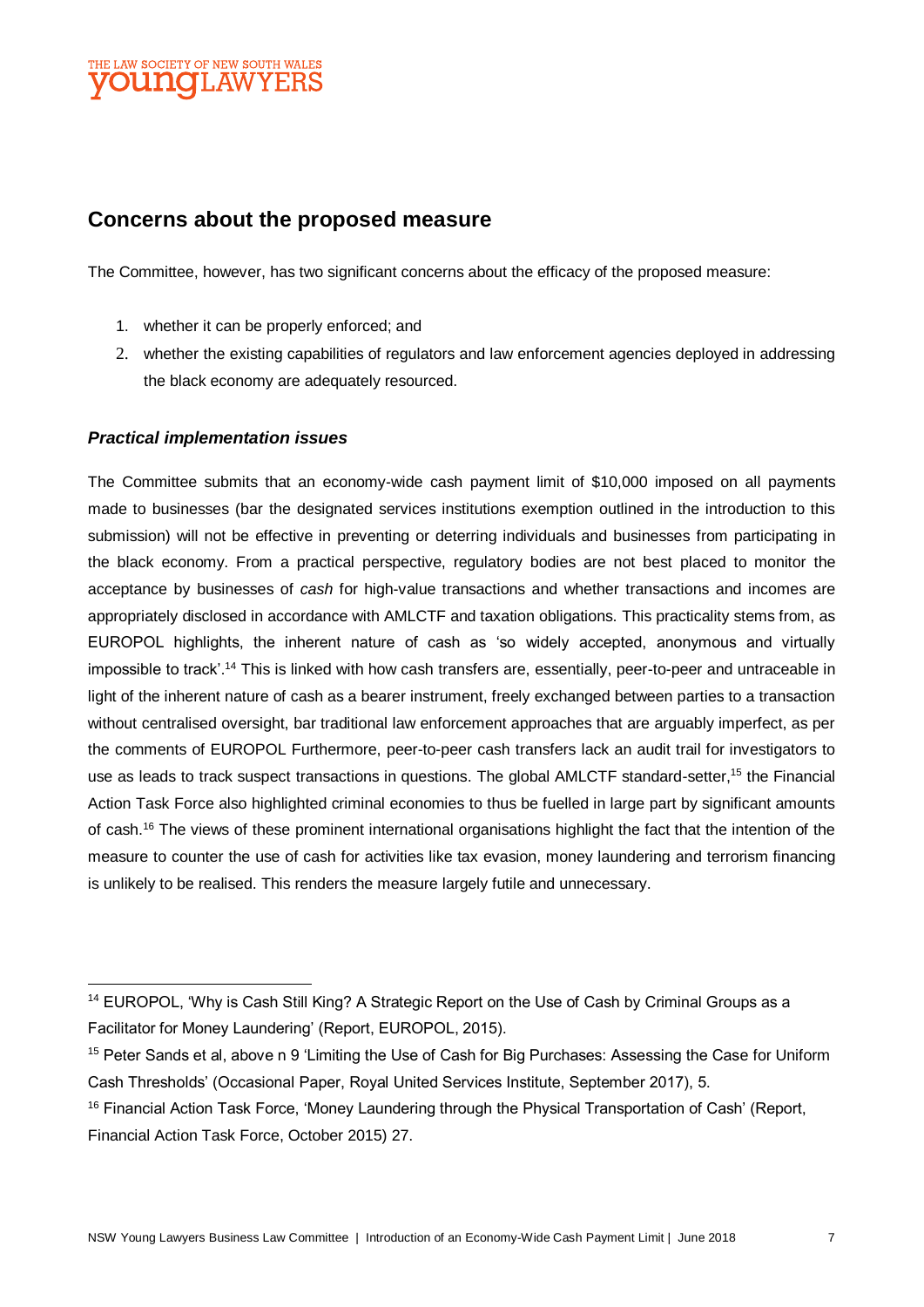### THE LAW SOCIETY OF NEW SOUTH WALES **OUNCLAWYERS**

The proposed measure is introduced in the context of the inherent difficulty of measuring black economy activity,<sup>17</sup> especially money laundering since it represents underground economic activity.<sup>18</sup> This can complicate the efficacy of the Government's enforcement activity in seeking to disrupt black economy activity. There is also a risk that enforcement will be ineffectively targeted due to incomplete evidence and data about criminal typologies involving high-value transactions<sup>19</sup> and may reinforce negative perceptions of regulatory risk and fairness among compliant businesses, driving them into the black economy. Even with the availability of deduction incentives, such as the \$20,000 instant asset write-off, non-compliant entities are likely to continue to operate with impunity in not disclosing high-value cash transactions and be financially better off overall.

Further, the resultant lower efficacy of enforcement as a means of changing behaviour is arguably enhanced by the fact that, as the Final Report identified, 'enforcement has become invisible',<sup>20</sup> particularly since many regulators prefer to settle criminal cases.<sup>21</sup> The Committee submits that if the measure is to be introduced, its introduction should occur after the conclusion of the research which is the subject of recommendation 3.6, given that the measure targets transactions that likely involve high-denomination banknotes. Having an evidence base which includes this research would inform the design of the measure, so that regulators and law enforcement agencies can properly set their enforcement priorities, assess the quality of their enforcement activity, and be better placed to implement more strategic enforcement strategies to have the largest impact in terms of changing operator behaviour.<sup>22</sup>

The Committee's concerns are echoed by a paper published by the Royal United Services Institute in 2017, which noted a lack of evidence for cash payment limits being an effective deterrent of financial crime (such

<sup>21</sup> Ibid 178.

 $\overline{a}$ 

<sup>22</sup> Ibid 23-4.

<sup>17</sup> Black Economy Taskforce, 'Black Economy Taskforce: Final Report' (Report, Treasury, Commonwealth of Australia, October 2017), 23.

<sup>18</sup> Nicholas Alan McTaggart, 'Follow the Money to Achieve Success: Achievable or Aspirational' (2017) 24(3) *Journal of Financial Crime* 425, 427; Friedrich Schneider and Dominik H. Enste, 'Shadow Economies: Size, Causes, and Consequences' (2000) 38(1) *Journal of Economic Literature* 77, 77.

<sup>&</sup>lt;sup>19</sup> See eg Australian Transaction Reports and Analysis Centre, 'AUSTRAC Typologies and Case Studies Report 2014' (Report, Australian Transaction Reports and Analysis Centre, 2014) 4-7 for the importance of money laundering and terrorism financing typology and case studies reports for helping direct enforcement activity.

<sup>&</sup>lt;sup>20</sup> Black Economy Taskforce, 'Black Economy Taskforce: Final Report' (Report, Treasury, Commonwealth of Australia, October 2017) 178.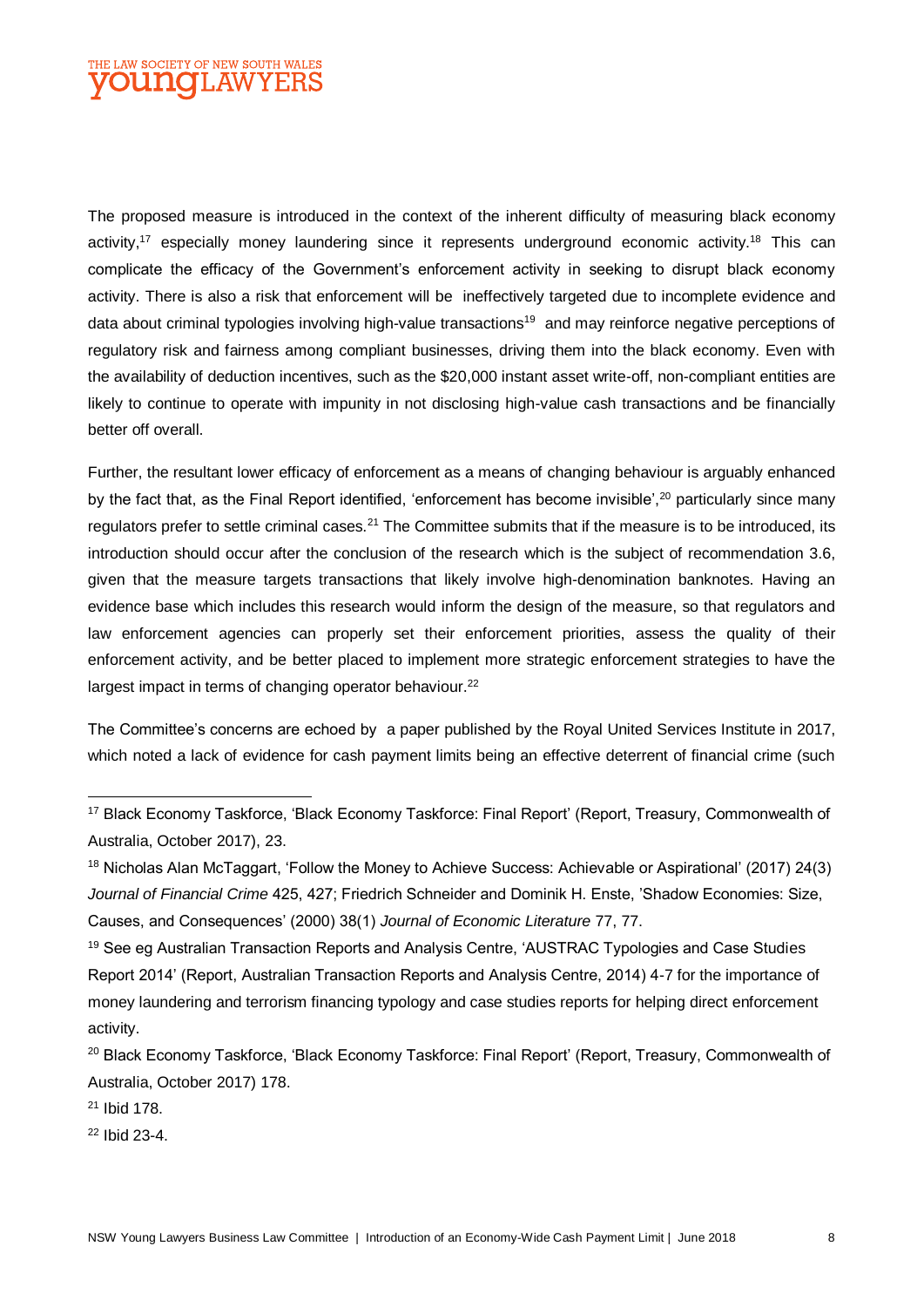as money laundering and terrorism financing).<sup>23</sup> The same paper argued that cash payment limits would have little effect on petty crime or low-level tax evasion,<sup>24</sup> and for similar reasons would have a limited impact on terrorism financing, given terrorism financiers' reliance on low-value transactions to maintain terrorist networks and cells.<sup>25</sup>

The Committee submits that more efficient allocation of government resources would be a better solution creating new legal rules, explained further below.

#### *Existing capabilities*

The Committee submits that the funding for the proposed measure should be invested in AUSTRAC's surveillance and compliance functions, the ATO's audit functions, and the other members of the law enforcement and intelligence communities. This is because these agencies can arguably use existing powers and existing laws to detect and disrupt breaches of the taxation and AMLCTF regime. The Committee submits, for instance, that the ATO's audit capabilities can be effectively used to counter black economy activity by a business to gauge the relevant tax shortfall. It can do so, for instance, by detecting discrepancies between inventory and income, with deterrence being provided provided through the system of often substantial penalties and interest applied to the amount of tax owed by the business.

The need for more funding for new black economy laws is demonstrated by the arguable difficulty for agencies to build cases for money laundering prosecutions, for instance, under Division 400 of the Schedule to the *Criminal Code Act 1995* (Cth). This is especially so because it is dry difficult for the Crown to discharge its onus of successfully conducting money laundering prosecutions, namely proving the relevant fault elements, particularly the defendant's belief that the relevant money has illicit origins.<sup>26</sup> This is especially a function of regulators' and law enforcement agencies' ability to conduct adequate investigations and surveillance of the relevant actors. This was especially evident in *Ansari v The Queen,*<sup>27</sup> where it was

 $\overline{a}$ 

<sup>&</sup>lt;sup>23</sup> Peter Sands et al, above n 9, 'Limiting the Use of Cash for Big Purchases: Assessing the Case for Uniform Cash Thresholds' (Occasional Paper, Royal United Services Institute, September 2017), viii.

<sup>24</sup> Ibid 11.

<sup>25</sup> Ibid vii-viii, 9.

**<sup>26</sup>** Peter Sands et al, above n 9, 'Limiting the Use of Cash for Big Purchases: Assessing the Case for Uniform Cash Thresholds' (Occasional Paper, Royal United Services Institute, September 2017), vii-viii, 9; See for example the Schedule to the *Criminal Code Act 1995* (Cth) s 400.3(1).

**<sup>27</sup>** (2010) 241 CLR 299 ('*Ansari*').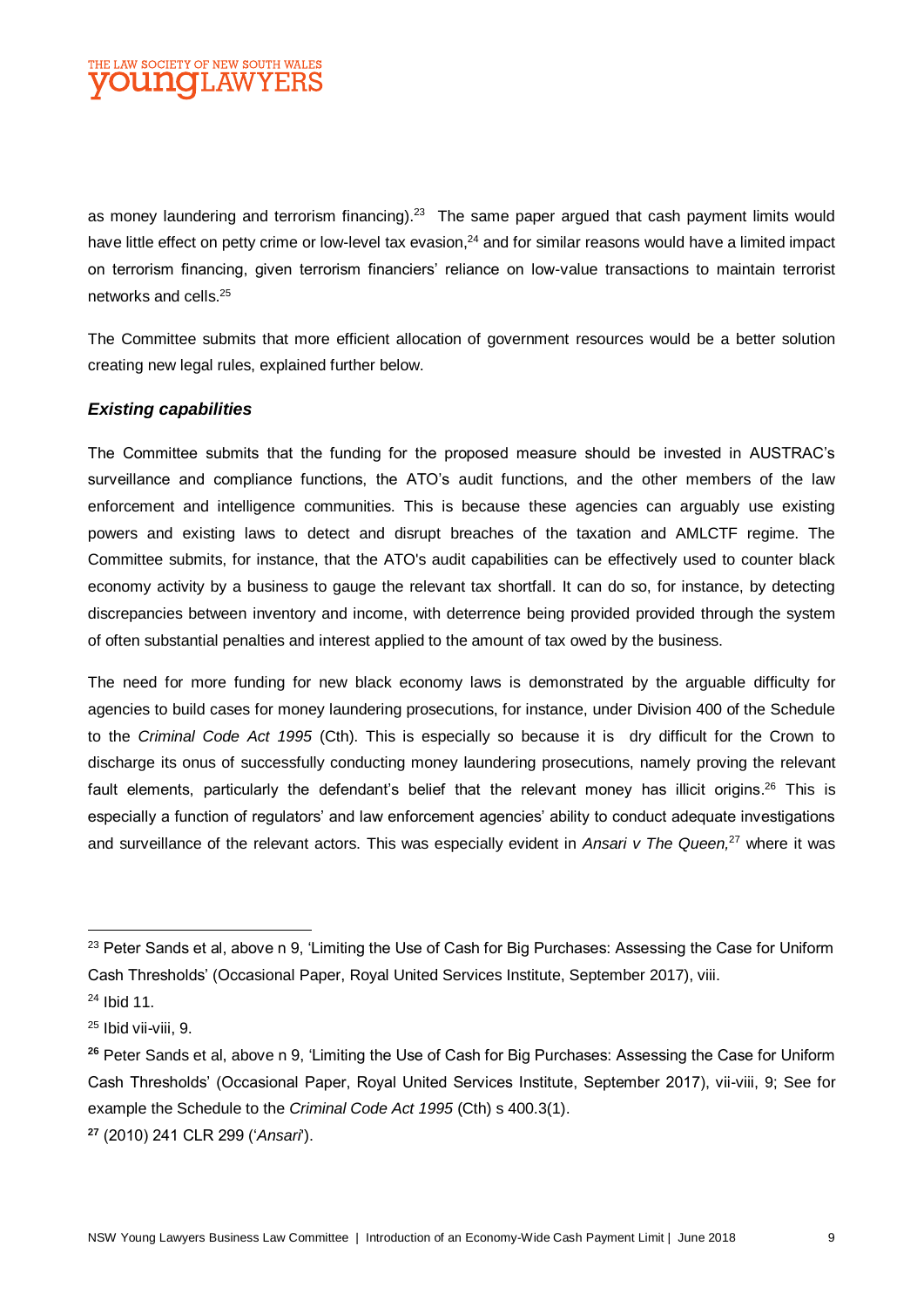![](_page_9_Picture_0.jpeg)

difficult to prove the defendants' knowledge<sup>28</sup> and thus their requisite belief.<sup>29</sup> However, the defendants' *recklessness* as to whether the money in question was the proceeds of crime, carrying a lesser penalty than intent to participate.<sup>30</sup> was proven.<sup>31</sup> While this case was unique in that the efforts of investigating agencies were hampered by a lack of transaction records,<sup>32</sup> some of the difficulties regulators encountered in that case are encountered by regulators more generally in money laundering investigations (especially with the use by criminals of technology to better cover their tracks and disquise the relevant audit trail).<sup>33</sup>

Regarding AUSTRAC, the additional funding would be better allocated for continued outreach to the population of reporting entities and the agency's development of further educational resources for smaller and newer reporting entities. This is to ensure that the entities that may not have sufficient compliance resources can learn about their compliance obligations and what exactly is required of them).

Furthermore, the Committee submits that, if the cash payment limit were implemented, the exception from the cash payment limit for financial institutions should be extended to include all entities that are reporting entities under section 5 of the *AMLCTF Act*. This would remove the need to amend the relevant legislation, since threshold transactions under that section would not be made illegal by the cash payment limit.

#### *No 'foreign tourist' exemption*

 $\overline{a}$ 

In the event the measure is adopted, the Committee does not support introducing different monetary threshold limits applicable to residents and foreign residents (or 'foreign tourists').

Certain cultures in foreign jurisdictions take the view that 'cash is king' and will generally transact with large cash payments rather than use electronic payment systems. However, the mere fact of the foreign tourist being a tourist does not negate from an Australian perspective the responsibility of businesses to report

**<sup>32</sup>** Celona and Browne, above n 28.

Australian Criminal Intelligence Commission, 2017) 6-7.

**<sup>28</sup>** *Ansari* (2010) 241 CLR 299, 307 (French CJ) citing *Ansari v The Queen* (2007) 70 NSWLR 89, 111 (Howie J).

**<sup>29</sup>** Rosanne Celona and Sandra Browne, 'Analysing a Real Life Money Laundering Case' (Paper presented at the Second Anti-Money Laundering Forum, Melbourne, Presentation 7 March 2008).

<sup>30</sup> See for example the Schedule to the *Criminal Code Act 1995* (Cth) s 440.3(2).

**<sup>31</sup>** Ibid; Rosanne Celona and Sandra Browne, above n 28 'Analysing a Real Life Money Laundering Case' (Paper presented at the Second Anti-Money Laundering Forum, Melbourne, Presentation 7 March 2008); *Ansari* (2010) 241 CLR 299.

<sup>33</sup> Australian Criminal Intelligence Commission, 'Serious Financial Crime in Australia 2017' (Report,